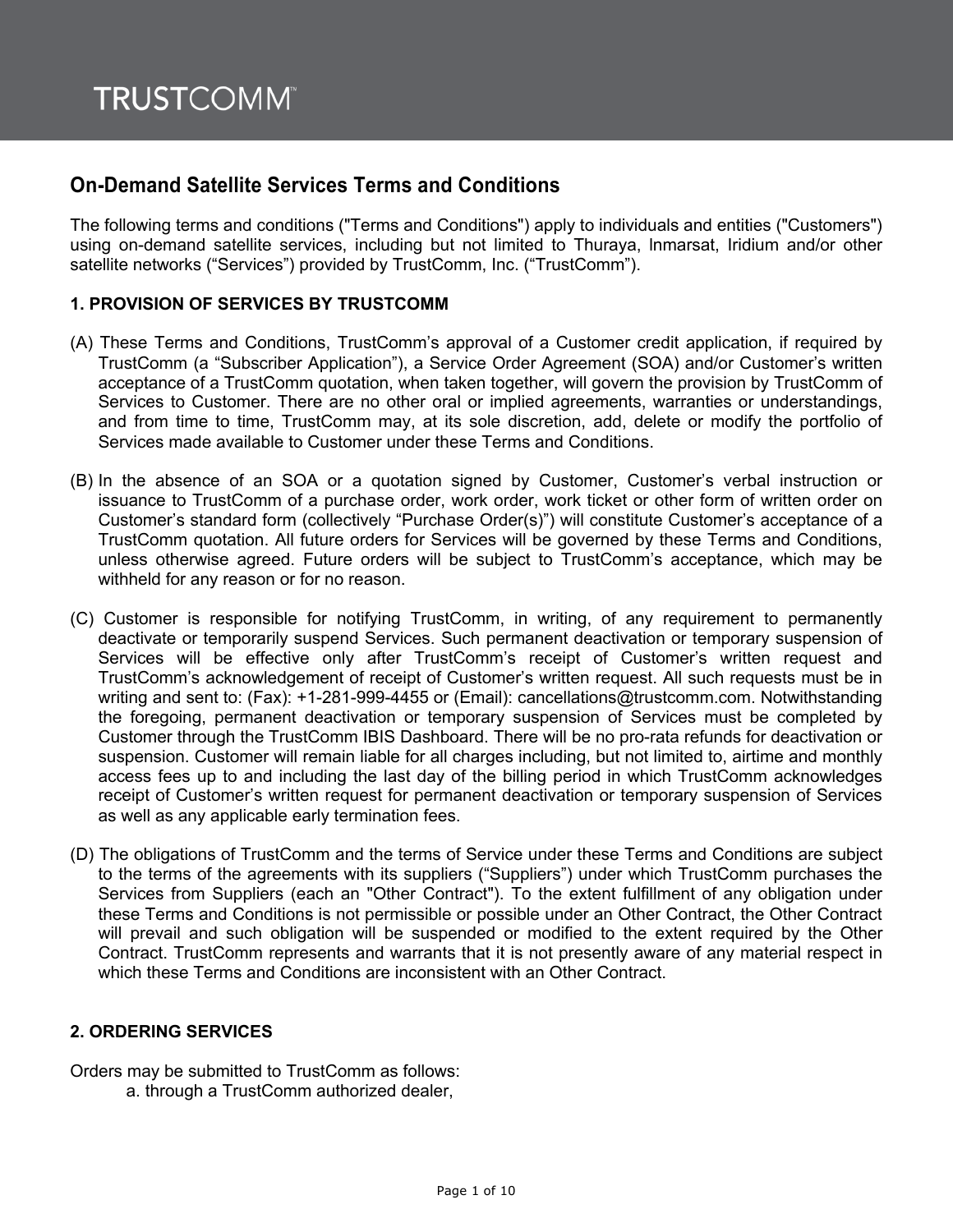- b. by calling TrustComm directly at telephone number: +1-877-340-8524,
- c. by email to: orders@trustcomm.com, or
- d. by facsimile to +11-703-221-4872

Customer is required to complete all applicable paperwork for the Services to be provided by TrustComm.

# **3. CUSTOMER PURCHASE ORDERS**

If Customer issues a purchase order to TrustComm for Services, such purchase order will be treated as an administrative document only and will not add to, delete from, or change any of these Terms and Conditions. Customer agrees to waive any future challenge to the enforceability of any purchase order on the basis that such purchase order was made and or confirmed by electronic means.

# **4. BILLING AND PAYMENT**

(A) TrustComm will bill and Customer will pay TrustComm for the Services provided by TrustComm and for all applicable federal, state, provincial, local, and other taxes, fees and duties or other charges and amounts, including but not limited to sales, use, value added or withholding taxes which may be levied upon the Services. TrustComm shall charge and Customer shall pay a three percent (3%) processing fee on all Customer payments made by credit card.

- (B) In the event that any tax, duty, impost, levy or the like charge becomes payable in any territory, either by deduction or otherwise, on or in respect of any amount to be paid by Company to TrustComm, or which Company may be required to withhold in respect of any amount due to TrustComm, such tax, duty, impost levy or like charge shall be for the account of Customer and Customer shall pay to TrustComm such an amount as to yield to TrustComm a net equal to the amount that but for such tax, levy, impost or charge would have been received by TrustComm. TrustComm will provide reasonable assistance to Customer to minimize the amount of such withholdings or deductions, including providing any relevant certification of its status as a non-resident or a jurisdiction or of its entitlement to benefits under a treaty.
- (C) Payment terms.
	- (i) Customer will pay all invoices within thirty (30) days of the date of invoice, and in accordance with the instructions as stated on the invoice.
	- (ii) Amounts not paid within thirty (30) days will be subject to an interest charge of the lesser of: (i) one and one-half percent (1.5%) per month, or (ii) the highest rate permitted by law.
	- (iii) Customer will pay for any and all collection or litigation expenses, including reasonable legal fees, incurred by TrustComm in collecting any late payments or late payment fees.
- (D) TrustComm may require Customer to pre-pay for Services or provide a third party guarantee, deposit, letter of credit, or other form of security deemed necessary by TrustComm, in its sole discretion, to provide adequate assurance of payment. The provision of such third party guarantee, deposit, letter of credit, or other form of security does not relieve Customer of its payment obligations specified herein.
- (E) Customer will be charged TrustComm's then-current charges in effect on the date Customer's order is received or the price in the quotation provided to Customer for the applicable Service. TrustComm reserves the right to revise such charges from time to time.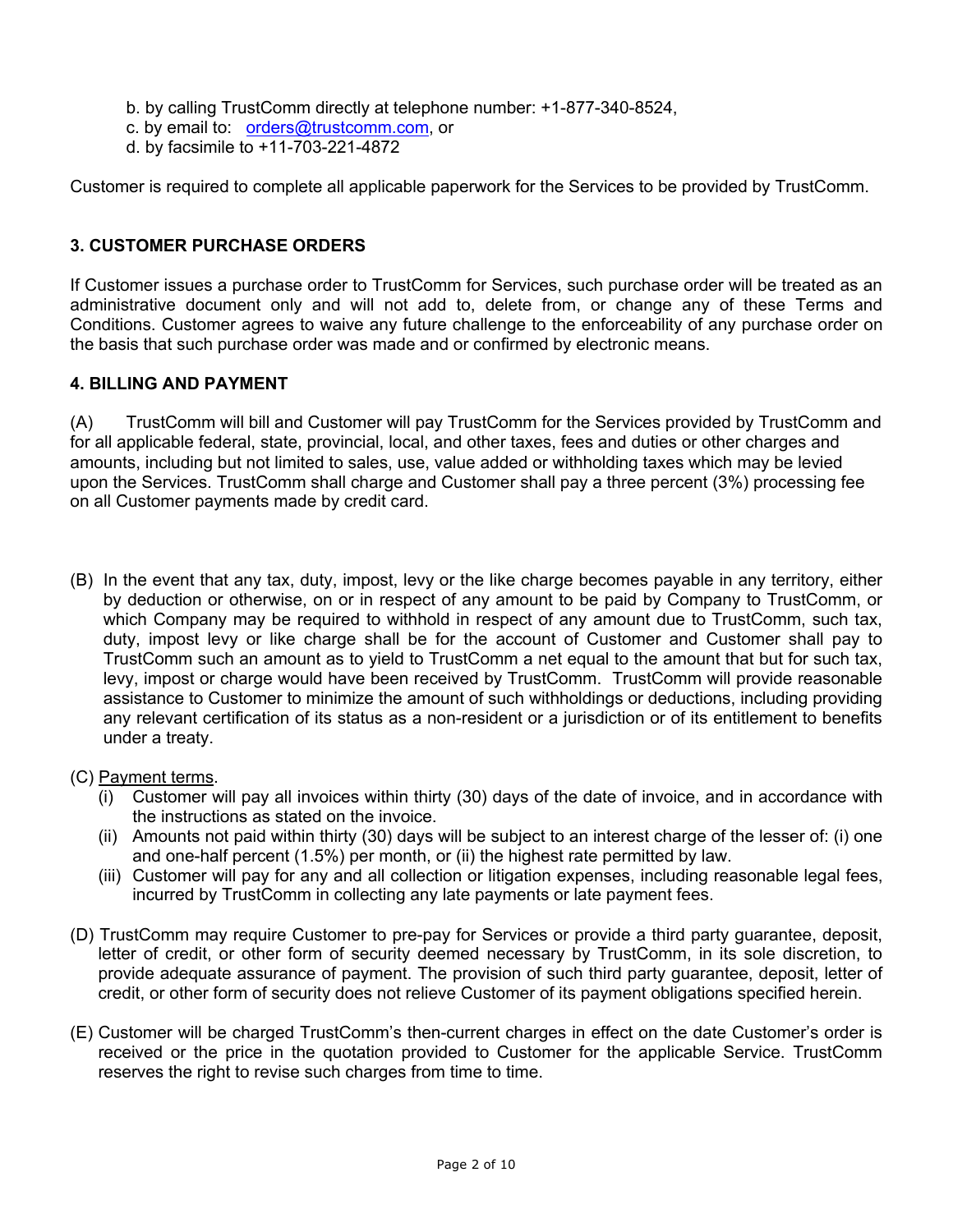- (F) Customer acknowledges its responsibility to provide and pay for equipment and services required to connect Customer-provided equipment to the Services.
- (G) Customer must pay all undisputed amounts when due. If any portion is in dispute, Customer must, within thirty (30) days of the invoice date containing such disputed amount, give notice to TrustComm of the amount it disputes ("Disputed Amount") and include in such notice the specific details and reasons for disputing each item. For the avoidance of doubt, claims of unauthorized use, fraudulent use or any other misuse will not constitute a valid basis for dispute of an invoice. If the Disputed Amount is resolved in favor of TrustComm, Customer must pay the Disputed Amount with appropriate late charges, if applicable, upon final determination of such dispute. TrustComm will issue credits against amounts owing on subsequent invoices upon resolution of any Disputed Amounts in favor of Customer. An invoice is deemed to be accepted by Customer if no written notice of dispute is provided before the date the payment is due.
- (H) All payments are to be made in United States currency.
- (I) Liability for Data Usage. Customer shall be fully liable for payment for any and all voice and data charges accrued through the use of Customer's equipment. It is Customer's sole obligation and responsibility to ensure that all equipment and associated computer hardware and software are properly configured with respect to the Services being used and that only authorized users are permitted access to the Services.
- (J) Invoicing Policies.
	- (i) Minimum Invoice Amounts. Each monthly invoice requires a minimum total of \$24.95 USD, or equivalent. If Customer's total airtime and services charges (exclusive of taxes and governmental fees) for each invoice month do not meet or exceed \$24.95 USD, the invoice total will be increased to \$24.95 USD. If Customer's total airtime and services charges for one invoice month meet or exceed \$24.95 USD, Customer will be charged only for those costs relating to such actual total airtime and service charges. Minimum Invoice Amounts can only be waived by written agreement as part of a TrustComm quotation
	- (ii) Paper Invoice Fee. An administrative fee of \$4.95 USD per month, or equivalent, is charged by TrustComm for the issuance of paper invoices. To avoid this fee, Customer may elect to receive electronic invoices, in PDF format, each month. Invoices in electronic format are available by email. Paper Invoicing Fees can only be waived by written agreement as set forth in a TrustComm quotation.
- (K) Minimum Service Term Commitments. Certain service plans are sold under pricing plans, some of which may require minimum service term commitments. Accordingly, termination of a service plan that specifies a minimum service term prior to the expiration of the minimum service term will result in Customer being liable to pay TrustComm the applicable termination charge as specified in the particular service plan. For the avoidance of doubt, Customer herein acknowledges that the assessment of a termination charge is reasonable and is not a penalty, but rather constitutes liquidated damages for the loss of a bargain.

# **5. OPERATIONS CENTER**

TrustComm operates a Customer Care and Operations Center (S-NOC) which is staffed 24 hours per day, 7 days per week, and which may be contacted at telephone number +1-877-340-8524.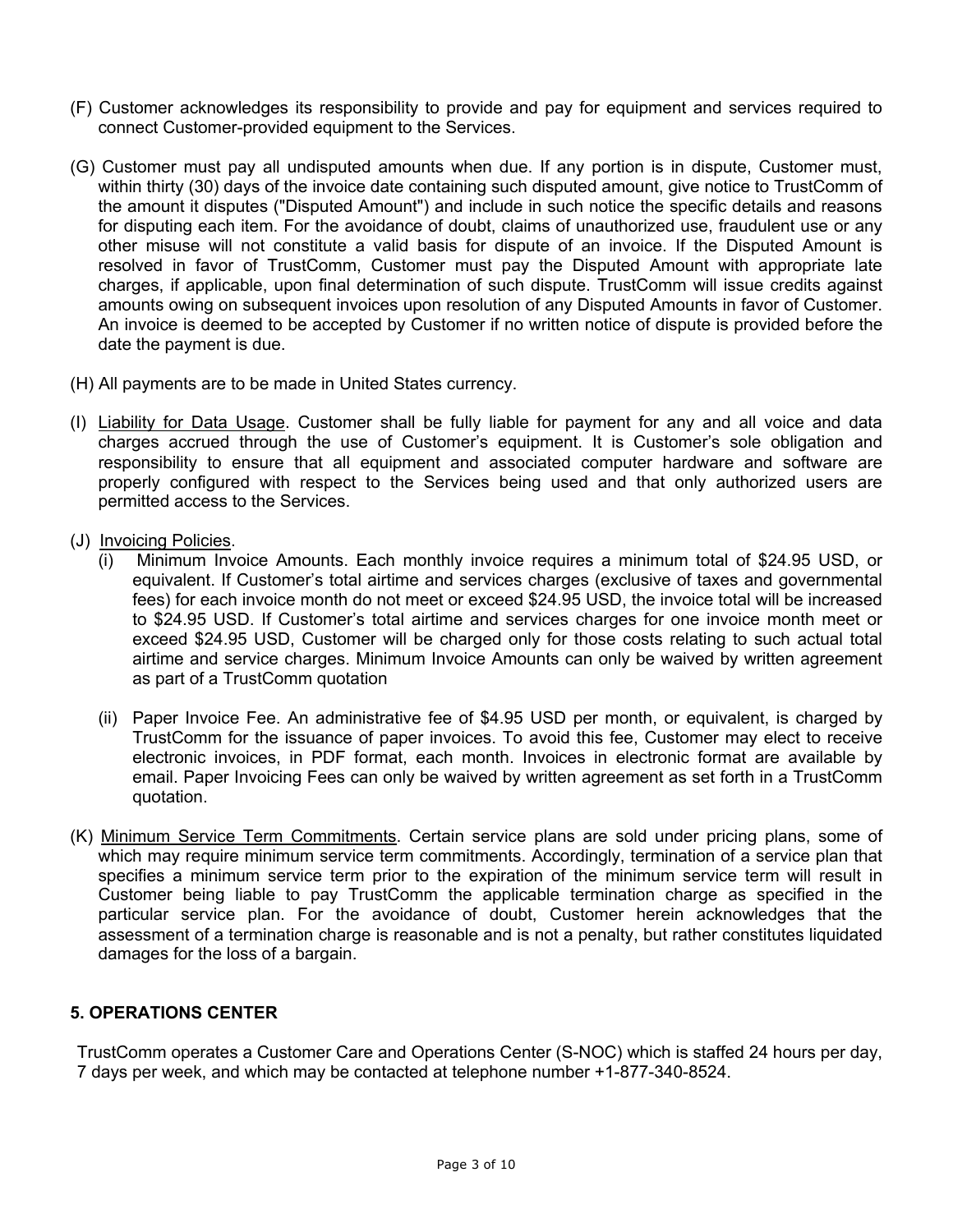The S-NOC provides Customers with operator assistance, mobile terminal commissioning, technical troubleshooting, and general customer assistance services.

# **6. Equipment Identification Numbers**

Unless TrustComm is specifically directed otherwise by a Customer, Customer will be assigned a unique identification number for each unit of equipment used by Customer. Customer will have no property right in the identification numbers assigned in connection with the Service and TrustComm may change such numbers at such time or times as TrustComm, in its sole discretion, considers necessary without any liability whatsoever.

# **7. OPERATING PROCEDURES**

Customers will follow the procedures ("Procedures") established by the entities that supply the Services to TrustComm ("Suppliers"). Customer acknowledges that the Procedures may be modified from time to time by Suppliers. TrustComm will not be liable for Customer's use of the Services in a manner inconsistent with a Supplier's Procedures.

# **8. SERVICE AVAILABILITY/RESTORATION OF SERVICES**

THE SERVICES ARE PROVIDED ON AN "ON-DEMAND" BASIS AND ARE SUBJECT TO THE AVAILABILITY OF CAPACITY ON THE APPLICABLE SATELLITE NETWORK. SERVICES MAY BE TEMPORARILY UNAVAILABLE OR LIMITED BECAUSE OF CAPACITY LIMITATIONS, NETWORK EQUIPMENT FAILURES, SATELLITE COVERAGE, SATELLITE VIABILITY, ATMOSPHERIC AND LIKE LIMITATIONS OR DISTRESS OR ANY OTHER EMERGENCY PRE-EMPTION AS REQUIRED BY TRUSTCOMM OR A SUPPLIER OR MAY BE TEMPORARILY INTERRUPTED OR CURTAILED DUE TO MODIFICATIONS, UPGRADES, REPAIRS OR SIMILAR ACTIVITIES OF A SUPPLIER. TRUSTCOMM HAS NO LIABILITY FOR UNAVAILABILITY OR MALFUNCTION OF SUPPLIERS' NETWORKS.

WHERE APPLICABLE, THE USE AND RESTORATION OF SERVICES SHALL BE IN ACCORDANCE WITH PART 64, SUBPART D OF THE U. S. FEDERAL COMMUNICATIONS COMMISSION (FCC) RULES AND REGULATIONS.

#### **9. USE OF SERVICES**

- (A) Customer will use the Services only in accordance with applicable U.S. and foreign rules, laws and regulations. Customer is solely responsible for determining and complying with the licensing requirements in any jurisdiction in which it is operating equipment. Customer will be liable for all use or misuse of the Services hereunder, irrespective of whether such use or misuse was authorized, fraudulent or otherwise. Customer will not resell the Services. Customers will not use the Services in an abusive or fraudulent manner, including, but not limited to the following:
	- (i) accessing or attempting to access Services by using an unauthorized device or by tampering with or altering equipment;
	- (ii) obtaining or attempting to obtain permission to use Services by providing false or misleading information;
	- (iii) obtaining Services without having the intent to pay charges incurred;
	- (iv) intentionally interfering with or causing disruption in the provision of Services to other Customers;
	- (v) using Services to further criminal activity;
	- (vi) using Services to make obscene or illegal communications, to impersonate another person with fraudulent or malicious intent or to call another person so frequently or at such times of day or in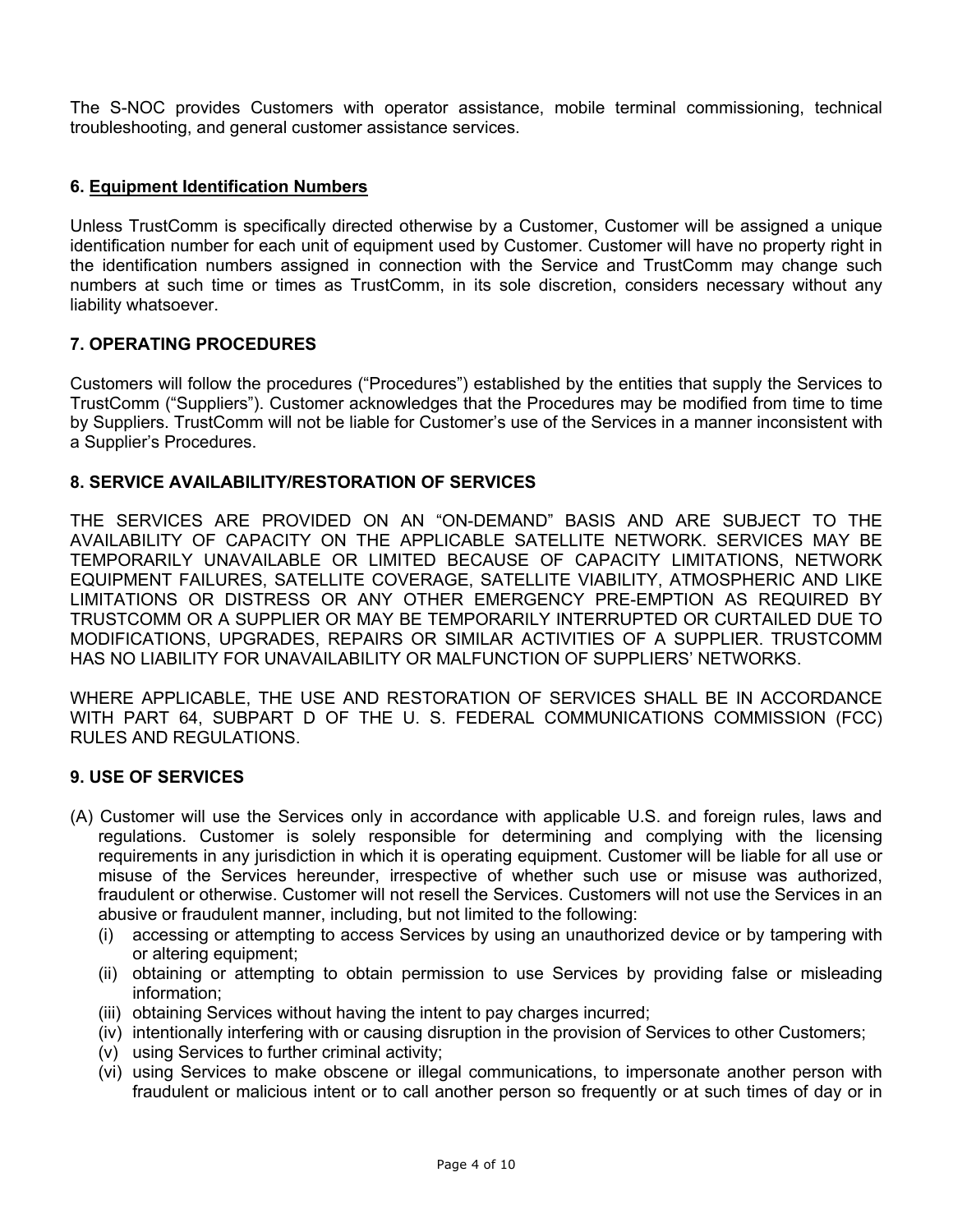any other manner with the intended effect of annoying, threatening or harassing such other persons; or

- (vii) using Services in a manner that interferes unreasonably with the use of services or by one or more other TrustComm customers or TrustComm's Supplier's customers.
- (B) TrustComm reserves the right to terminate use of the Services of any Customer engaging in abusive or fraudulent use of the Services purchased from TrustComm.
- (C) Services shall not be used to provide life support services.

### **10. DEFAULT AND TERMINATION OF SERVICES**

- (A) The occurrence or happening of any one or more of the following events will constitute an event of default if not remedied within ten (10) days after notice from TrustComm:
	- (i) use of the Services in any manner or for any purpose contrary to law;
	- (ii) abuse or fraudulent use of the Services;
	- (iii) failure to make any payments due as invoiced;
	- (iv) discovery by TrustComm that any representation or warranty made by Customer in any document furnished by Customer to TrustComm is incorrect;
	- (v) breach or violation of any of these Terms and Conditions by Customer; or
	- (vi) commencement of any proceeding, whether voluntarily or involuntarily, relating to Customer under any law relating to insolvency, bankruptcy or the protection of creditors' rights generally.
- (B) Subject to Article 11, in the event of default, TrustComm may, at TrustComm's sole option and without in any way limiting any other rights and remedies it may have, suspend or terminate Customer's Service without notice. TrustComm will bill Customer and Customer will pay TrustComm, in accordance with Article 4, for all outstanding charges accrued up to and outstanding on the date of such termination. In all such cases, TrustComm will incur no liability whatsoever. Customer will be liable for all costs and expenses incurred by TrustComm due to default by a Customer, including but not limited to legal costs.
- (C) TrustComm, may, with no liability whatsoever, immediately suspend or terminate Services if lawfully ordered to cease operation of such Services by a state or federal court of law, or any other lawful federal, state or local governmental authority. If at any time during the term of these Terms and Conditions any equipment, facilities, or property used by TrustComm or its Suppliers to provide the Services are taken for a public or quasi-public purpose by a lawful power or authority under the exercise of condemnation or eminent domain, TrustComm will have the right, upon written notice to Customer, to terminate the Services affected by the taking.
- (D) TrustComm may also terminate Services in the event that an Other Contract for purchase of Services expires or is terminated, provided that termination of the Services will only be with respect to the Services provided pursuant to that Other Contract.
- (E) The rights of termination, restriction or suspension set forth in this Article are in addition to any other remedies available to TrustComm under these Terms and Conditions, or at law or in equity.

#### **11. IMPLIED WARRANTIES AND REPRESENTATIONS**

(A) ALL WARRANTIES AND CONDITIONS, WHETHER EXPRESS OR IMPLIED, WRITTEN OR ORAL, ARISING BY STATUTE OR OTHERWISE, IN RESPECT OF THE SERVICES, INCLUDING WITHOUT LIMITATION, WARRANTIES OF TITLE, NON-INFRINGEMENT, MERCHANTABILITY, DURABILITY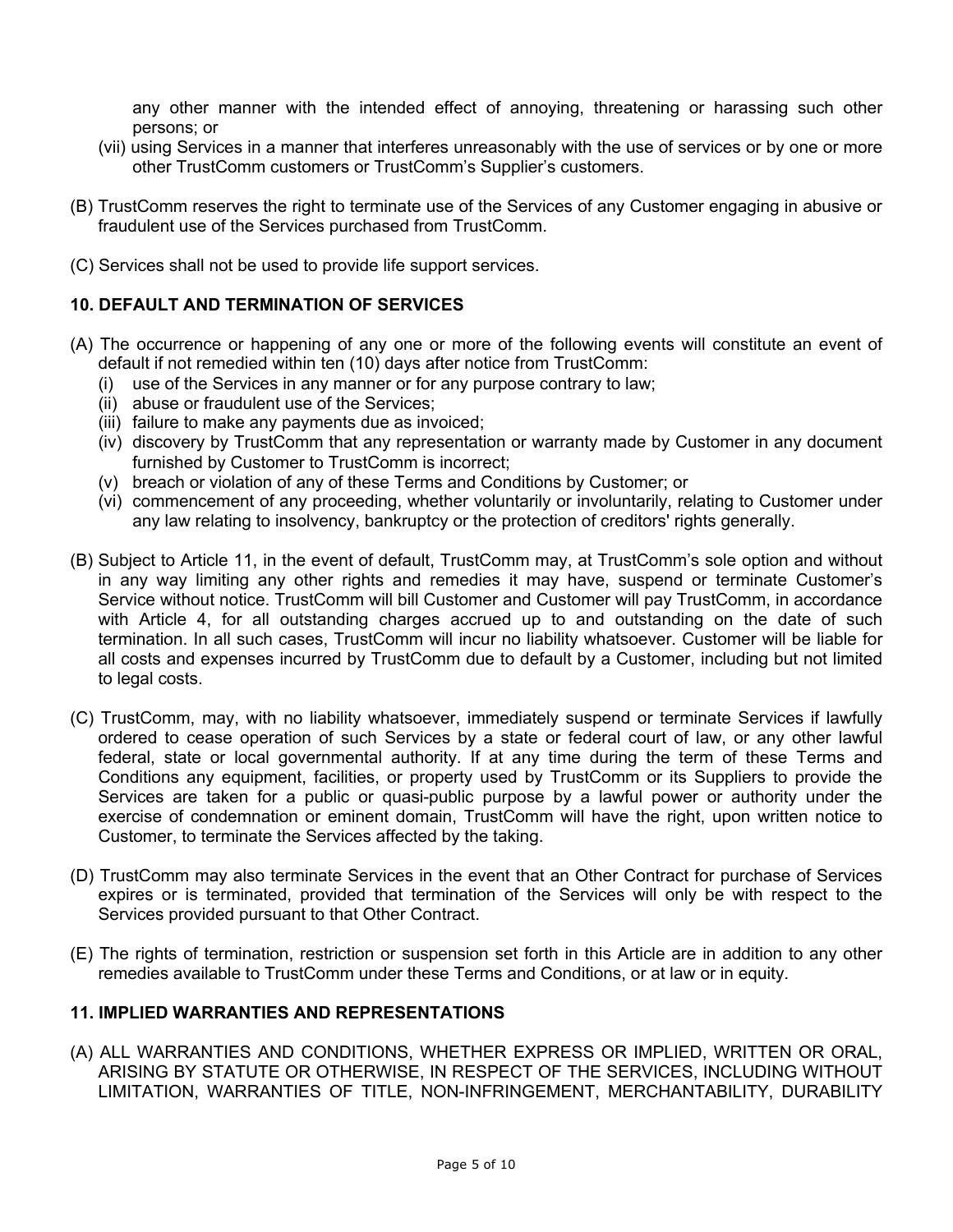OR FITNESS FOR A PARTICULAR PURPOSE ARE HEREBY DISCLAIMED.

(B) TrustComm may provide Customer with access to certain account management tools ("Tools"), either directly or through TrustComm's website. Such Tools may include, but are not limited to, TrustComm's IBIS Dashboard. These Tools are provided to help customers, including Customer, track their accounts and/or service usage. HOWEVER, USE OF THESE TOOLS ARE AT THE CUSTOMER'S OWN RISK, AND TRUSTCOMM MAKES NO REPRESENTATION OR WARRANTY AS TO THE BENEFITS OF THE TOOLS OR THE ACCURACY OF ANY INFORMATION GENERATED THEREBY. TO THE FULLEST EXTENT ALLOWABLE BY LAW, TRUSTCOMM DISCLAIMS ANY AND ALL LIABILITY ARISING OUT OF OR RELATED TO THE USE OF THESE TOOLS AND INFORMATION, REGARDLESS OF THE BASIS OF THE CLAIM (INCLUDING BUT NOT LIMITED TO NEGLIGENCE).

# **12. INDEMNITY AND LIMITATION OF LIABILITY**

- (A) SOME JURISDICTIONS WILL NOT ALLOW THE PARTIES TO LIMIT LIABILITY FOR PERSONAL INJURY. IN THOSE JURISDICTIONS, THE FOLLOWING LIMITATIONS AND INDEMNITIES WILL ONLY APPLY TO PERSONAL INJURY TO THE EXTENT ALLOWABLE UNDER APPLICABLE LAW.
- (B) TRUSTCOMM DOES NOT UNDERTAKE TO GENERATE OR INITIATE TELECOMMUNICATIONS, BUT OFFERS THE USE OF ITS FACILITIES AND/OR SERVICES TO CUSTOMERS FOR THE TRANSMISSION OF TELECOMMUNICATION SERVICES.
- (C) CUSTOMER AGREES TO RELEASE, PROTECT, INDEMNIFY, DEFEND AND HOLD HARMLESS TRUSTCOMM AND TRUSTCOMM'S AFFILIATES, DIRECTORS, OFFICERS, AGENTS, EMPLOYEES ("TRUSTCOMM GROUP"), ASSIGNS AND SUPPLIERS FROM AND AGAINST ANY AND ALL LIABILITY, CLAIMS, ACTIONS, LOSSES, DAMAGES, DEMANDS, SUITS, (INCLUDING DAMAGE TO PROPERTY AND PERSONAL INJURY) AND EXPENSES (INCLUDING LOSSES FROM SETTLEMENT AND REASONABLE COURTS COSTS AND ATTORNEY'S FEES) ARISING OUT OF OR RELATING IN ANY WAY OR ALLEGED TO BE CAUSED BY:
	- (I) CUSTOMER'S USE OR MISUSE OF THE SERVICES; AND/OR
	- (II) FAILURE OR LIMITATIONS OF ANY EMERGENCY DISTRESS FEATURES ASSOCIATED WITH THE SERVICES (INCLUDING BUT NOT LIMITED TO, GLOBAL MARITIME DISTRESS AND SAFETY SERVICES (GMDSS) FEATURES; AND/OR
	- (III) CUSTOMER'S BREACH OF THESE TERMS AND CONDITIONS, EXCEPT TO THE EXTENT SUCH CLAIMS ARE BASED UPON THE GROSS NEGLIGENCE OR WILFUL MISCONDUCT OF TRUSTCOMM; AND/OR
	- (IV) ANY CLAIMS OR ACTIONS FOR LIBEL, DEFAMATION, SLANDER, INVASION OF PRIVACY, PATENT, COPYRIGHT OR TRADEMARK INFRINGEMENT, OR THE VIOLATION OF ANY THIRD-PARTY INTELLECTUAL PROPERTY RIGHTS, ARISING IN CONNECTION WITH THE USE OR MISUSE OF THE SERVICES; AND/OR
	- (VI) ANY CLAIM OR ACTION FOR PATENT INFRINGEMENT RESULTING FROM CUSTOMER'S USE (OR USE BY ANY OF ITS AFFILIATES) OF THE SERVICES IN COMBINATION WITH EQUIPMENT, HARDWARE, SOFTWARE, SYSTEMS, CABLING, FACILITIES OR SERVICES NOT PROVIDED HEREUNDER BY TRUSTCOMM.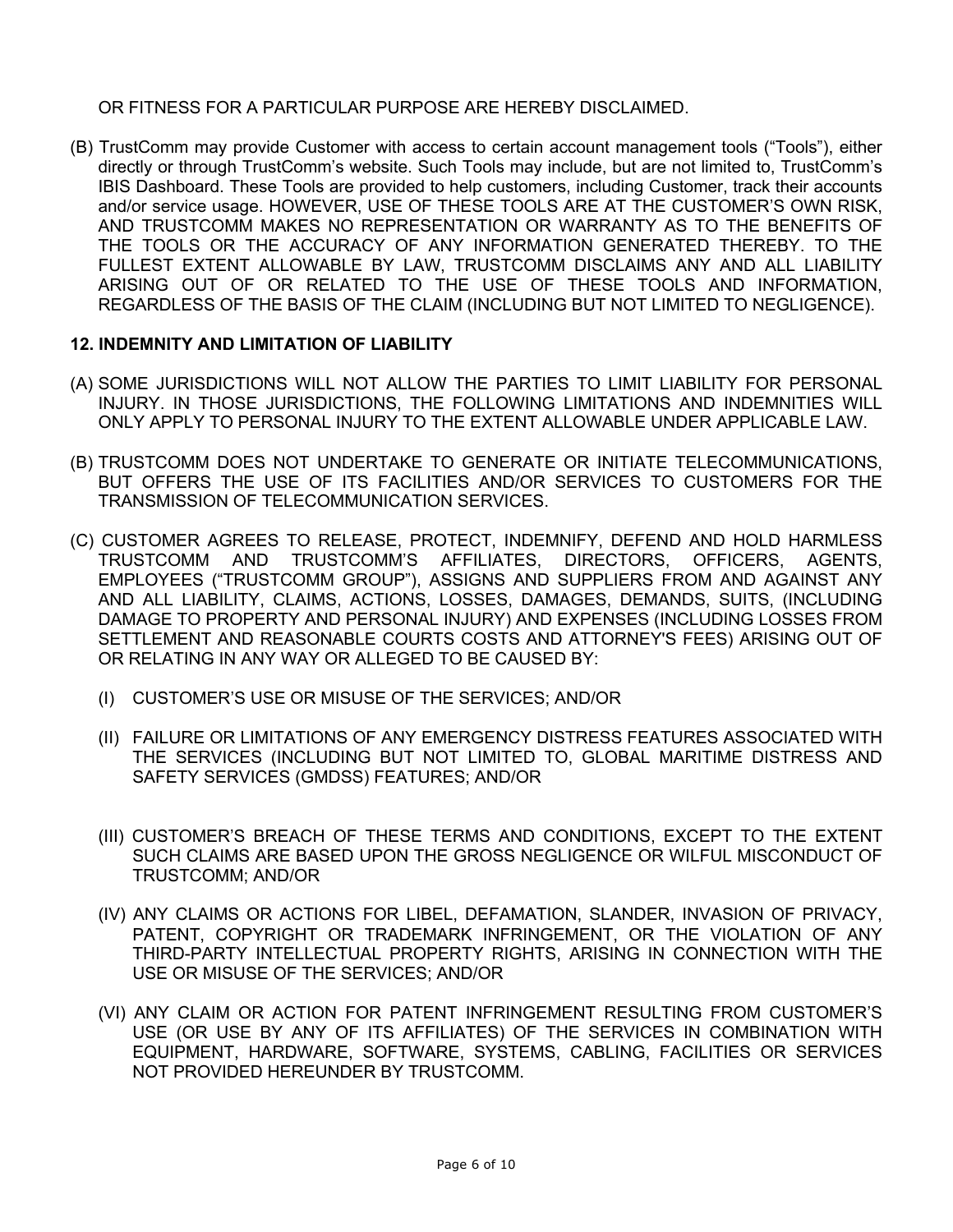- (D) THE TOTAL, AGGREGATE LIABILITY OF TRUSTCOMM TO CUSTOMER FOR ANY AND ALL CLAIMS WHATSOEVER RELATED TO THE SERVICES OR THESE TERMS AND CONDITIONS FOR DAMAGES TO CUSTOMER (OR TO ANY AFFILIATE OF CUSTOMER) FOR ANY CLAIMS WHATSOEVER, REGARDLESS OF THE FORM OF ACTION, WHETHER IN CONTRACT, TORT (INCLUDING NEGLIGENCE), OR OTHERWISE, HOWSOEVER ARISING WILL BE LIMITED TO DAMAGES ACTUALLY PROVEN AS DIRECTLY ATTRIBUTABLE TO TRUSTCOMM, AND FURTHER LIMITED TO AN AMOUNT EQUAL TO THE LAST THREE (3) MONTHS OF PAYMENTS MADE BY CUSTOMER TO TRUSTCOMM UNDER THESE TERMS AND CONDITIONS PRECEDING THE DATE OF ANY CLAIM MADE AGAINST TRUSTCOMM.
- (E) NEITHER TRUSTCOMM GROUP NOR ANY OF TRUSTCOMM GROUP'S SUPPLIERS AND THEIR RESPECTIVE OFFICERS, DIRECTORS, EMPLOYEES, REPRESENTATIVES, INSURERS, SUBSIDIARIES AND AFFILIATED (INCLUDING PARENT) COMPANIES, AND THEIR EMPLOYEES, REPRESENTATIVES, OFFICERS AND DIRECTORS, WILL BE LIABLE ON ANY BASIS WHATSOEVER FOR ANY INDIRECT, INCIDENTAL, CONSEQUENTIAL, RELIANCE, SPECIAL, PUNITIVE OR EXEMPLARY DAMAGES (INCLUDING BUT NOT LIMITED TO LOSS OF REVENUE OR PROFIT, LOSS ARISING FROM OR ATTRIBUTABLE TO FAILURE TO REALIZE ANTICIPATED SAVINGS, OR LOSS OF PRODUCTION, EQUIPMENT OR DATA) EVEN IF A PARTY KNEW OR HAS BEEN ADVISED OF THE POSSIBILITY OR LIKELIHOOD OF SUCH DAMAGES, IN CONNECTION WITH (I) THE PROVISION OR FAILURE TO PROVIDE THE SERVICES, FOR ANY REASON WHATSOEVER AND HOWSOEVER ARISING, OR (II) ANY UNAVAILABILITY, DELAY, INTERRUPTION, DISRUPTION OR DEGRADATION IN OR OF THE SPACE SEGMENT OR OF ANY TELECOMMUNICATIONS CARRIED ON THE SPACE SEGMENT OR SERVICE OUTAGE OR DEGRADATION IN SUPPLIERS' NETWORKS DUE TO SATELLITE MALFUNCTION, OR (III) THE SUSPENSION BY TRUSTCOMM OR TRUSTCOMM'S SUPPLIERS OF THE MOBILE EARTH STATION'S AUTHORIZATION TO USE SERVICES PROVIDED BY TRUSTCOMM OR TRUSTCOMM'S SUPPLIERS, DUE TO ANY CAUSES WHATSOEVER. TRUSTCOMM'S LIABILITY IN CONTRACT, TORT OR OTHERWISE, INCLUDING ANY LIABILITY FOR NEGLIGENCE, HOWSOEVER ARISING OUT OF OR IN CONNECTION WITH THE PERFORMANCE OF TRUSTCOMM'S OBLIGATIONS UNDER THESE TERMS AND CONDITIONS WILL BE LIMITED TO THE REMEDIES PROVIDED HEREIN.

# **13. CONFIDENTIAL INFORMATION/PRIVACY AND DATA PROTECTION**

- (A) Unless Customer consents in writing, or disclosure is made pursuant to a legal proceeding, TrustComm will keep confidential all information or data furnished by Customer or otherwise acquired by TrustComm through performance. Such information will not be released by TrustComm to anyone other than: (i) Customer; (ii) a person who in the reasonable judgment of TrustComm is acting as an agent of Customer; (iii) to the commissioning entity or supplier or another telecommunications carrier provided that the information is to be used for the provision of Services and disclosure is made on a confidential basis with the information to be used solely for that purpose; (iv) an agent retained by TrustComm to collect outstanding balances owed to TrustComm by Customer; or (v) to a law enforcement agency whenever TrustComm has reasonable grounds to believe that Customer has knowingly supplied TrustComm with false or misleading information or is otherwise involved in unlawful activities. Customer's data will be held and/or transferred in strict accordance with the applicable data protection laws and TrustComm's registration and Customer consent.
- (B) Each party will comply fully with all applicable privacy and data protection laws and regulations, and will provide such assistance to the other party as is reasonably necessary to assist the other party in complying with such laws and regulations. Customer will indemnify TrustComm against claims by third parties resulting from breach or inadequate observance of the provisions of this Article 13 (B).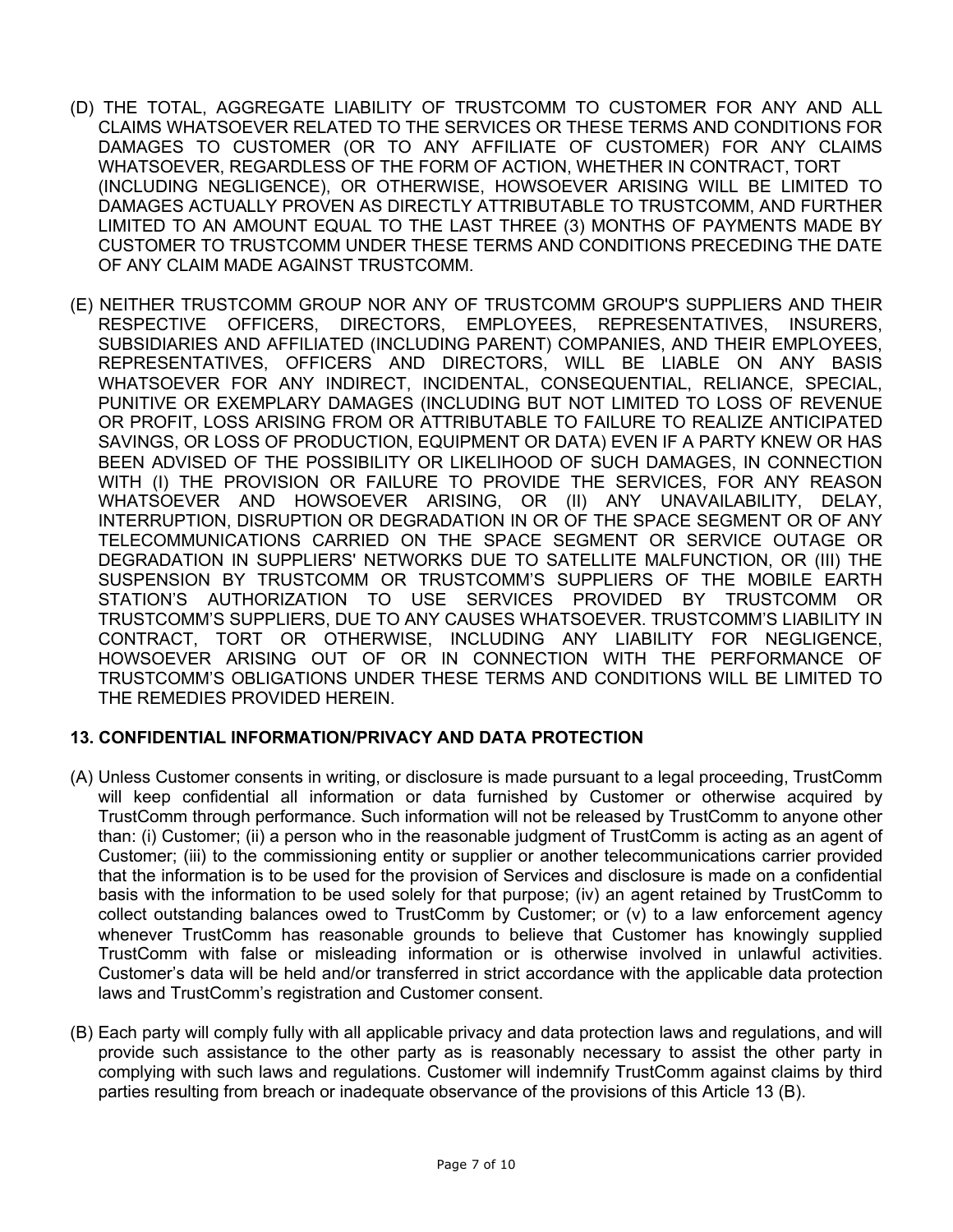# **14. INDEPENDENT CONTRACTOR**

These Terms and Conditions do not create any partnership, joint venture, agency or employee/employer relationship of any kind between TrustComm and Customer. Trustcomm is an independent contractor with respect to performance under these Terms and Conditions; all persons employed by each party are, and will remain, and it is expressly understood that neither party's employees may participate in or receive any benefits from the other party's employee benefit plans.

### **16. NOTICES**

All notices, requests, demands and other communications hereunder will be effective upon delivery. Such notices

will be in writing and will be sent by facsimile, email, nationally recognized overnight courier or delivered in person, addressed as set forth below. TrustComm may, at any time, amend the below addresses for notice upon written notice to Customer.

#### **If to TrustComm:**

TrustComm, Inc. TrustComm, Inc. Ellington Joint Reserve Base<br>11140 Aerospace Avenue **New York Contract 11140** Aerospace Avenue 11140 Aerospace Avenue<br>
Houston. TX 77034 100 and 11140 Aerospace Avenue 11140 Aerospace Avenue 11140 Houston, TX 77034 Tel: 832-448-1030 Fax: 281-999-4455 Email: S-NOC@trustcomm.com

#### **For Billing Inquiries**

TrustComm, Inc. Ellington Joint Reserve Base 11140 Aerospace Avenue Houston, TX 77034 Attention: Billing Inquiries Tel: 832-448-1030 Fax: 281-999-4455 Email: Billing@trustcomm.com

### **For Customer Service For Contract, Legal & Demand Notices**

Attention: Customer Service Attention: Contracts Department Fax: 281-999-4455 Email: contracts@trustcomm.com

**If to Customer**: To the address set forth on TrustComm's quotation, SOA or Customer's Purchase Order, as applicable.

#### **16. GOVERNING LAW/RULES & REGULATIONS**

(A) These Terms and Conditions shall be governed by and construed in accordance with the laws of the Commonwealth of Virginia (not including the choice-of-law rules thereof), and the parties hereby irrevocably submit to the exclusive jurisdiction and venue of the state and federal courts sitting in the Commonwealth of Virginia for the purpose of all legal proceedings arising out of or relating to these Terms and Conditions.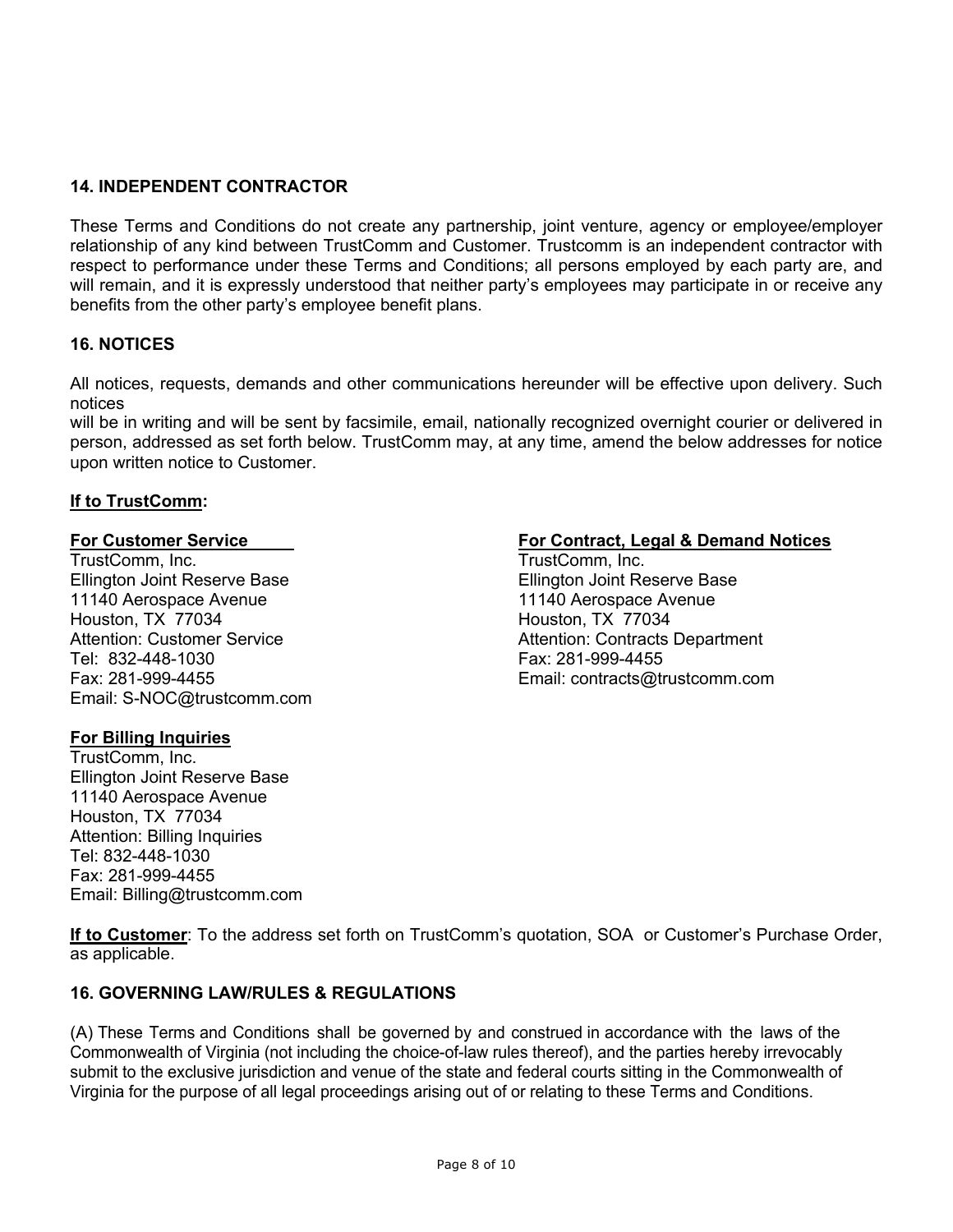Customer hereby irrevocably consents to the service of any and all process in any such action or proceeding by the mailing of copies of such process to Customer at its notice address specified on the quotation or in any manner permitted by law.

- (B) Customer will not use the Services for any purpose contrary to law. Customer agrees to abide by all of the current regulations in effect in countries where the Services may be used, including licensing requirements. Both TrustComm and Customer will fully abide by all applicable laws, rules and regulations, including but not limited to all applicable anti-bribery or anti-corruption laws. TrustComm will not pay any commissions, fees or grant any rebates to any employee or officer of Customer, nor favor any employee or officer of Customer with gifts or entertainment of other than nominal value, nor enter into business arrangements with any employee or officer of Customer, other than as a representative of Customer, without the prior written approval of Customer.
- (C) Customer agrees to strictly adhere to the requirements and restrictions of the U.S. export and embargo laws and regulations, and any similar laws and regulations of other countries as applicable, in respect of the Services to ensure the Services is not transferred in violation of such laws and to obtain any required export/import licenses or authorizations. Customer agrees to obtain, at Customer's sole expense, all necessary licenses, approvals, permits, consents and governmental authorizations that may be required for Customer's use of the Services. The use of TrustComm Services is expressly prohibited: (i) within the territory of Cuba, Iran, and any other countries where such use is prohibited under U.S. or other applicable law; and (ii) by any nationals of Cuba, Iran, or any other countries where such use is prohibited under U.S. or other applicable law.
- (D) TrustComm will not be held responsible for any operational restrictions, customs, license or permit fees required for operation of the Network Services in the destination country. In addition, TrustComm will have no responsibility for fines associated with terminal seizure nor for legal ramifications of using equipment in countries where it is prohibited. Customers are advised to contact the embassy or trade office of the destination country prior to entry into that country.

# **17. ASSIGNMENT**

TrustComm may, without the consent of Customer, (a) assign its right to receive payment hereunder to a third party and (b) assign its rights and obligations hereunder to a corporation, partnership or other business enterprise in which TrustComm has directly or indirectly, an ownership interest or (c) assign its rights and obligations to a successor in the event of a merger, acquisition or consolidation, or to a purchaser of all (or substantially all) of TrustComm's assets. These Terms and Conditions will ensure to the benefit of, and will be binding on Customer's and TrustComm's respective successors and permitted assigns. Customer may not assign these Terms and Conditions, or an SOA or a Purchase Order, in whole or in part, without the prior written approval of TrustComm.

# **18. FORCE MAJEURE**

TrustComm will not be liable for any failure of performance hereunder due to causes beyond its reasonable control ("Force Majeure"), including, without limitation, acts of God, fire, explosion, satellite failure, vandalism, cable cut, storm or other catastrophes, national emergency, insurrections, riots, wars or strikes, lock-outs, usually severe weather, epidemics, earthquakes, floods, work stoppages or other labor disputes, or any law, order, regulation, direction, action or request of any government or authority or instrumentality thereof, or delay in delivery of equipment, to the extent such delay is beyond the reasonable control of TrustComm or Customer and other delays incurred for reasons beyond TrustComm's reasonable control,